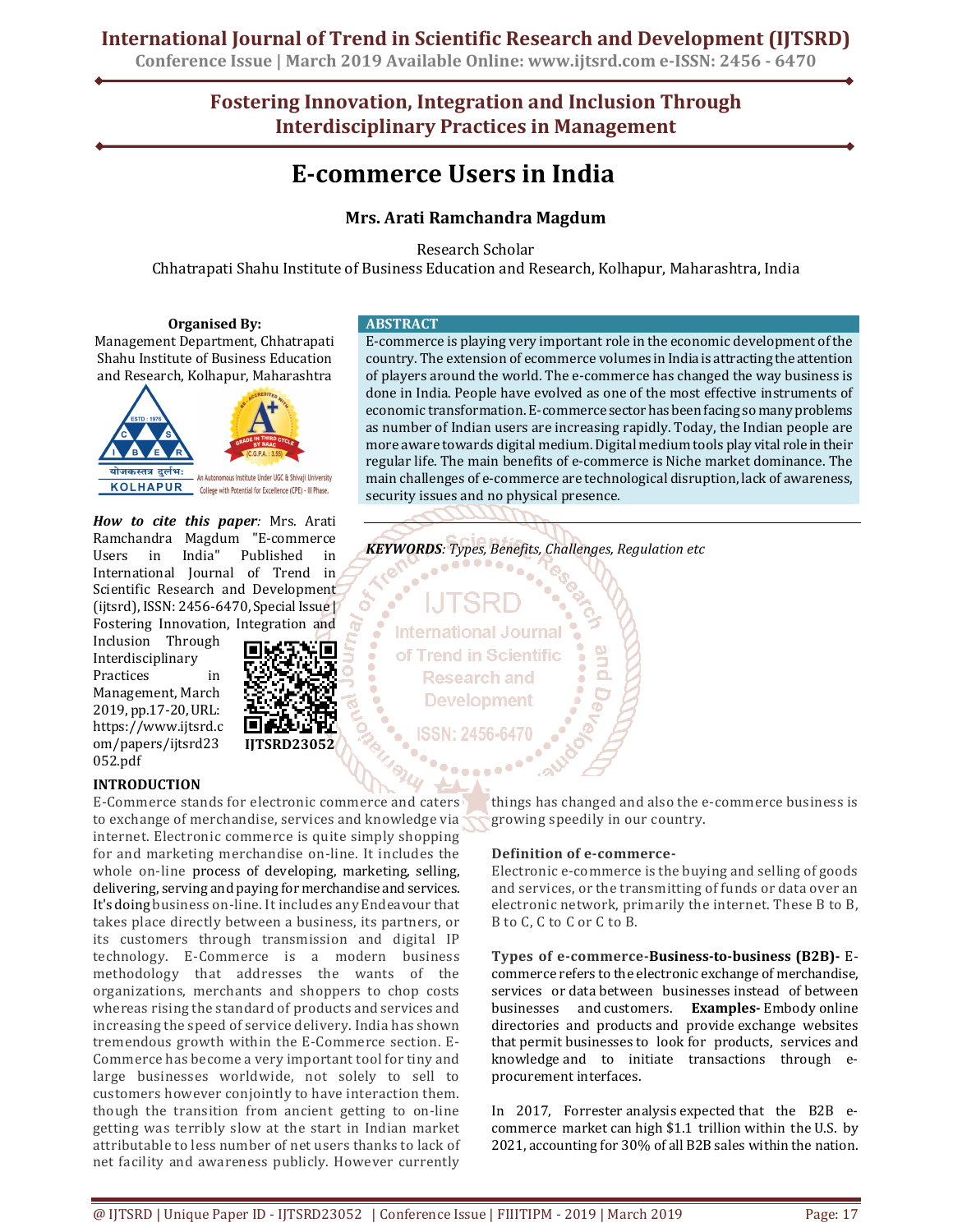## International Journal of Trend in Scientific Research and Development (IJTSRD) @ www.ijtsrd.com eISSN: 2456-6470

**Business-to-consumer (B2C)-**Is that the retail a part of e-commerce on the net. it's once businesses sell product, services or data on to customers. The term was common throughout the dot-com boom of the late Nineties, once on-line retailers and sellers of products were a novelty.

Today, there area unit infinite virtual stores and malls on the net commercialism every kind of commodity. the foremost recognized example of those sites is Amazon, that dominates the B2C market.

**Consumer-to-consumer (C2C)-**Could be a form of ecommerce within which customers trade product, services and data with one another on-line. These transactions area unit usually conducted through a 3rd party that has an internet platform on that the transactions area unit dispensed.

Online auctions and classified advertisements area unit 2 samples of C2C platforms, with eBay and Craigslist being 2 of the foremost common of those platforms. as a result of eBay could be a business, this way of e-commerce might even be referred to as C2B2C -- consumer-tobusiness-to-consumer.

**Consumer-to-business (C2B)** Could be a form of e-Clen commerce within which customers create their product **Always Open –** Physical businesses sometimes have and services out there on-line for firms to bid on and get. this can be the other of the normal commerce model of  $\bigcap$ B2C.

A popular example of a C2C platform could be a market that sells royalty-free pictures, images, media and style parts, like Stock. Another example would be employment board. ∗lor

**Business-to-administration-**(B2A) Refers to 245 transactions conducted on-line between firms and public administration or government bodies. several branches of presidency area unit obsessed with e-services or product in a technique or another, particularly once it involves legal documents, registers, Social Security, fiscals and employment. Businesses will provide these electronically. B2A services have full-grown significantly in recent years as investments are created in egovernment capabilities.

**Consumer-to-administration (C2A)-** Refers to transactions conducted on-line between individual customers and public administration or government bodies. the govt. seldom buys product or services from voters, however people ofttimes use electronic means that within the following areas:

- $\triangleright$  Education -- scattering data, distance learning/online lectures, etc.
- $\triangleright$  Social Security -- distributing data, creating payments, etc.
- $\triangleright$  Taxes -- filing tax returns, creating payments, etc.
- $\triangleright$  Health -- creating appointments, providing data regarding sicknesses, creating health services payments, etc.

### **Benefits of E commerce-**

Starting Associate in Nursing E commerce business has ne'er been easier. Solutions like Shopify and Woo Commerce enable even the smallest amount tech-savvy people to line up a store.

Gone area unit the times wherever you'd ought to rent a designer and an internet developer to induce your ecommerce company off the bottom.

Nowadays style templates Associate in Nursingd applications programme systems enable folks to place an ecommerce store along in a very matter of minutes.

As a results of this folks area unit reaping all the advantages that Associate in Nursing ecommerce stores needs to supply.

Below area unit seven reasons that's ecommerce such a beautiful to entrepreneurs:

**Global Reach –** With a physical brick and mortar store you're restricted geographically to reaching solely the close markets. If you have got a store in big apple and need to conjointly sell in New Jersey you'll ought to open a lot of physical locations.

Ecommerce doesn't have this limitation. In fact, you'll sell to anyone, anyplace within the world via an internet ecommerce business.

restricted hours, however an internet ecommerce search remains "open" twenty four hours on a daily basis, seven days every week, twelve months a year. this is often very convenient for client and an excellent chance for merchants.

**Cost Savings –** Ecommerce business have considerably lower in operation prices compared with physical retailers. there's no rent, no workers to rent and pay, and extremely very little within the manner of fastened in operation prices. This makes a ecommerce business very competitive on

worth, which might increase market share dramatically.

**Automated Inventory Management –** It's so much easier to automatize inventory management through the utilization of electronic on-line tools and third party vendors. This has been saving ecommerce businesses billions of bucks in inventory and in operation prices.

Inventory management has become terribly subtle to effectively manage your stock effectively across multiple channels. this might be your own store moreover as marketplaces like eBay, Amazon and your own physical store.

**Laser Targeted selling –** On-line merchants have the flexibility to gather an incredible quantity of client knowledge to make sure they're targeting the proper folks for his or her product.

This lowers the value of client acquisition, and permits ecommerce on-line business to stay very agile. Imagine having the ability to focus on simply males between 18-24 years previous World Health Organization sleep in urban areas. That's optical device targeted selling that you couldn't get with simply having a physical store.

**Niche Market Dominance –** Due to the lower in operation prices, the flexibility to focus on your precise style of client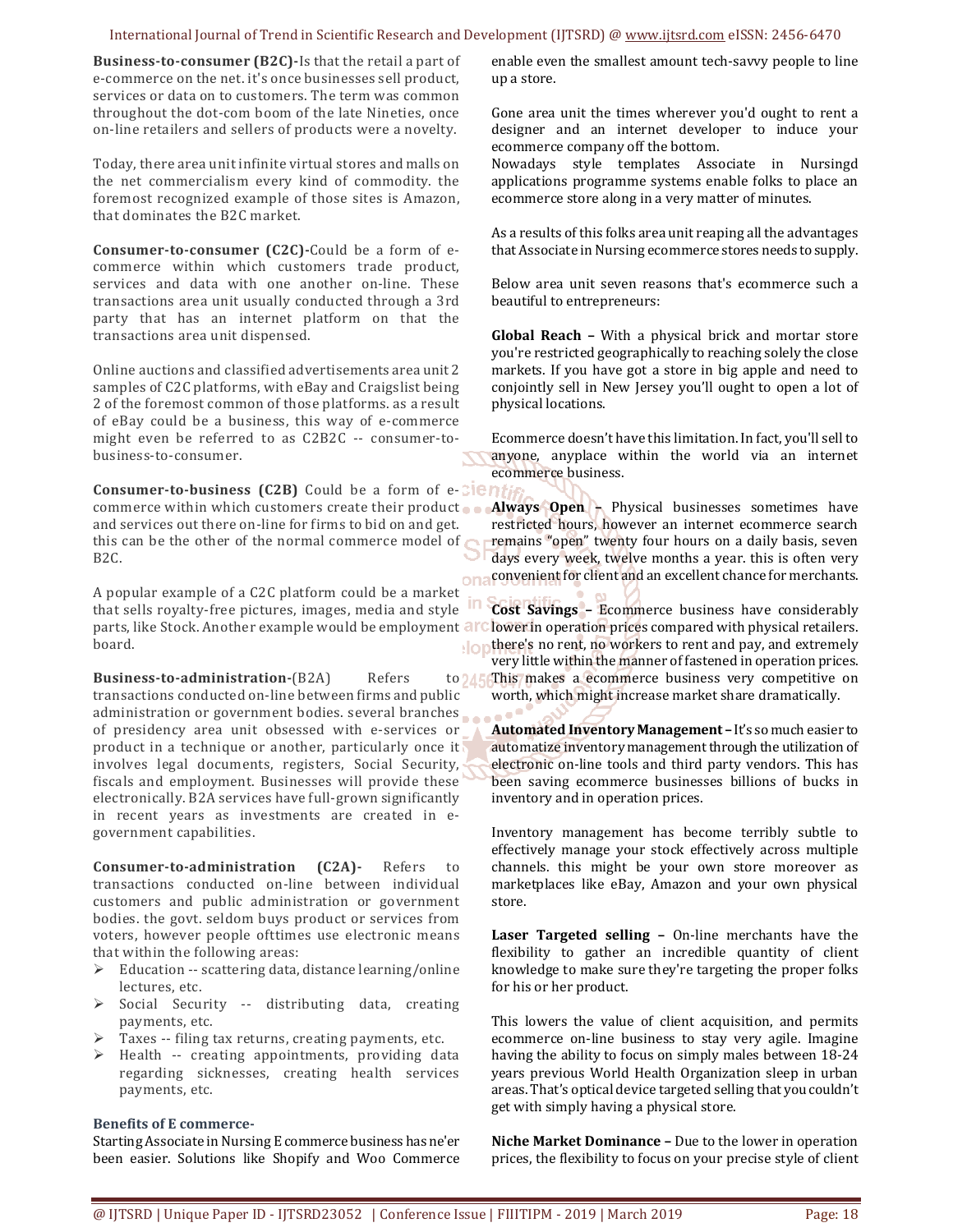moreover because the advantage of world reach that Associate in Nursing ecommerce web site brings, this ensures that your company may be terribly profitable.

**Location Independence –** Associate in Nursing e-commerce business owner isn't tied to anybody location once running their business. As long as you have got a laptop computer and an online affiliation you're ready to run your ecommerce business.

# **Challenges of Ecommerce-**

# **Image credits: Matt Chalwell**

In theory everything that we have a tendency to mentioned higher than sounds nice, but there inevitably are going to be some challenges after you conceive to enter the globe of ecommerce on your own.

So within the interest of balance we have a tendency to thought we'd gift the potential pitfalls that you simply might encounter throughout the infancy of your ecommerce journey.

**Trust**: Trust may be a massive word in ecommerce and may are available many various forms.

- $\triangleright$  Can your potential customers trust you as a company?
- $\triangleright$  Can they trust that your chosen payment entranceway  $\blacksquare$ won't fail them?
- $\triangleright$  Can they trust that your product area unit of an honest quality?

A trustworthy payment resolution like PayPal will facilitate instill confidence in folks visiting your web site. employing a review system like Trust pilot or registering your web site as in Scientific a Google trust store area unit many ways to prevent those Research and potential barriers.

**Development Technical issues:** If you aren't technologically minded and let's be honest, you don't got to be so as to start out a store, 2456. you will run into some problems.

- $\triangleright$  What happens if your payment resolution stops working?
- $\triangleright$  Do you have got a data of hypertext mark-up language, CSS or JavaScript to mend cryptography issues?
- $\triangleright$  If you wished to style a banner or regulate a graphic on your web store, does one have net style experience?

If you can't fix these problems yourself then you will ought to source. as luck would have it ecommerce solutions like Shopify, Woo Commerce and Big Commerce have dedicated services out there to you to assist if these problems arise.

**Competitors:** Because the initial came upon prices to start out a ecommerce business area unit thus little this is often creating it a saturated market. thus it's vitally vital that you simply do your analysis beforehand and notice your niche.

**No physical presence:** Though this is often up with time, the very fact that guests cannot see or feel any of your product are often a downfall.

The thanks to get around this could be to:

- $\triangleright$  Offer free returns
- $\triangleright$  Add high resolution pictures
- $\triangleright$  Show customers victimisation your product
- $\triangleright$  Include videos your product been used
- $\triangleright$  Include terribly elaborate description of your product

Put a FAQ section on every product page

**Initial spend:** The largest challenge with ecommerce is obtaining started and achieving that every one important 1st sale.

In order to try to to that you simply may have to pay some cash so as to create some. Some nice and value effective ways that to induce you started would be

- $\triangleright$  Google looking campaign
- $\triangleright$  Website pop-ups for knowledge assortment<br> $\triangleright$  Abandoned cart emails
- Abandoned cart emails
- $\triangleright$  Up sell/upgrade bar on your web site
- $\triangleright$  Give product away to influencers for content (you will establish these with a tool like Buzzsumo)

### **Regulation**-

Foreign e-commerce is subject to rules in India; beneath native law, foreign corporations area unit to serve alone as marketplaces between vendors and their customers, and area unit prohibited from holding inventory within the country. beneath new rules effective one Gregorian calendar month 2019, foreign corporations are going to be prohibited from commercialism any product from vendors that they management or have equity stakes in, and it's prohibited to enter into exclusivity deals between vendors and websites. This regulation is seen as a counter to Amazon and Wal-Mart's influence on the market, that have given smaller traders an obstacle within the market.

#### **Number of digital buyers in India from 2014 to 2020 (in millions)**

| uu muuvus) |             |                                |  |
|------------|-------------|--------------------------------|--|
|            | <b>Year</b> | <b>Digital Buyers in India</b> |  |
|            | 2014        | 54.1                           |  |
|            | 2015        | 93.4                           |  |
|            | 2016        | 130.4                          |  |
|            | 2017        | 180.1                          |  |
|            | 2018        | 224.1                          |  |
|            | 2019        | 273.6                          |  |
|            | 2020        | 329.1                          |  |